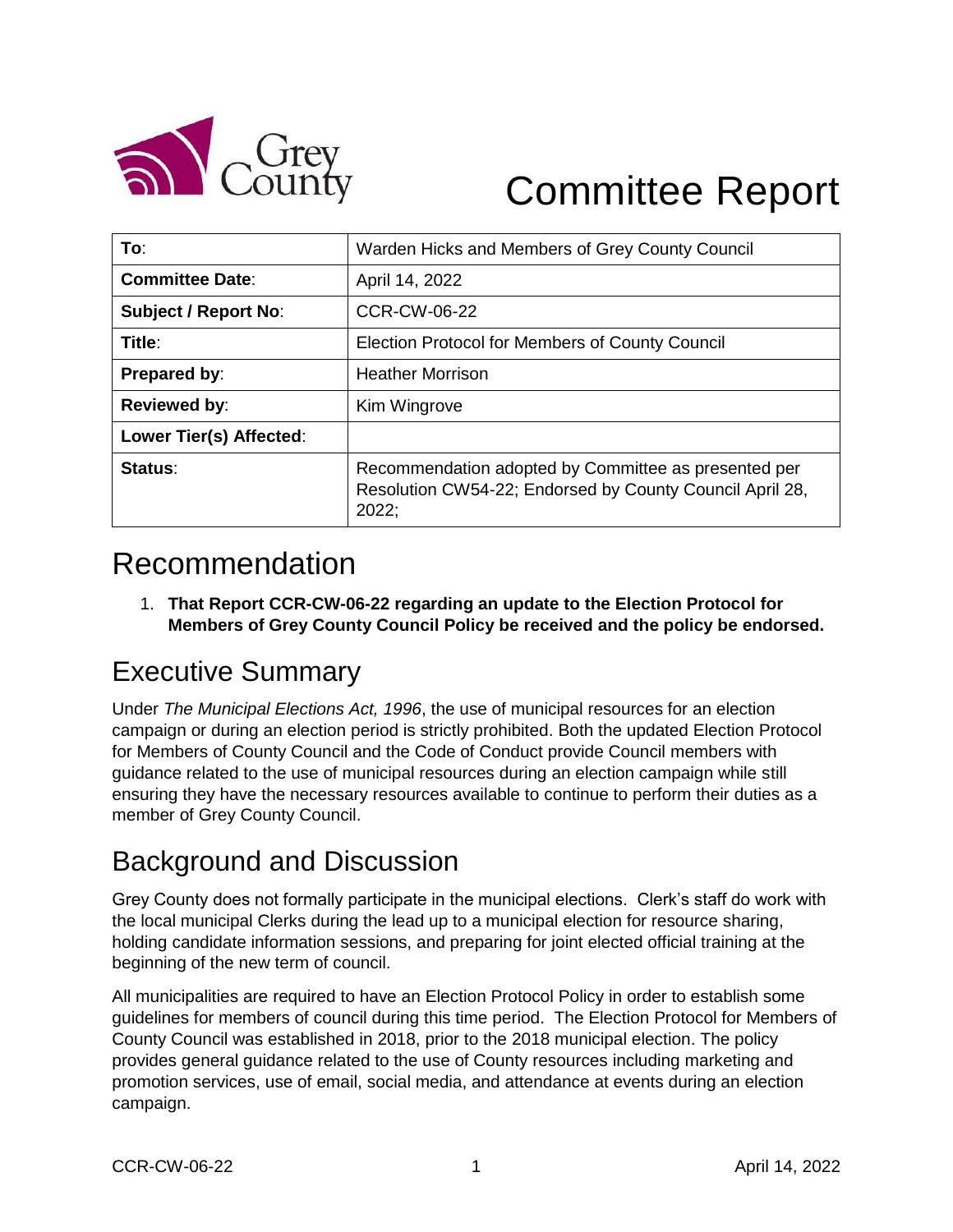Its intent is to maintain a balance between ensuring Council members have the resources necessary to continue to perform their duties during a municipal election period, while setting guidelines to ensure that during an election campaign, current members do not receive any benefits by virtue of their office. Little has changed in the policy since its inception. Staff have added the Code of Conduct as a reference document as well as updated language under the Email section in relation to the use of Council members Grey County email address.

Rule 6 of The Code of Conduct, approved in 2021, also speaks to election campaigns and clearly lays out member's responsibilities related to election campaigns in relation to resources, social media, and municipal facility use among other items.

Also included in the policy is information related to those who may wish to pursue offices at either the federal or provincial level of government.

# Legal and Legislated Requirements

The Municipal Elections Act, 1996 provides information related to the use of municipal resources during an election. The Integrity Commissioner may be consulted by members in relation to questions on the use of municipal resources during an election campaign.

# Financial and Resource Implications

There are no financial implications related to this policy.

# Relevant Consultation

- ☐ Internal
- ☐ External

#### Appendices and Attachments

Election Protocol for Members of County Council (attached)

[Grey County Code of Conduct for Councillors By-law 5107-21](https://docs.grey.ca/share/public?nodeRef=workspace://SpacesStore/b66a59ec-8625-4bb3-95dc-0ff80475e4c1)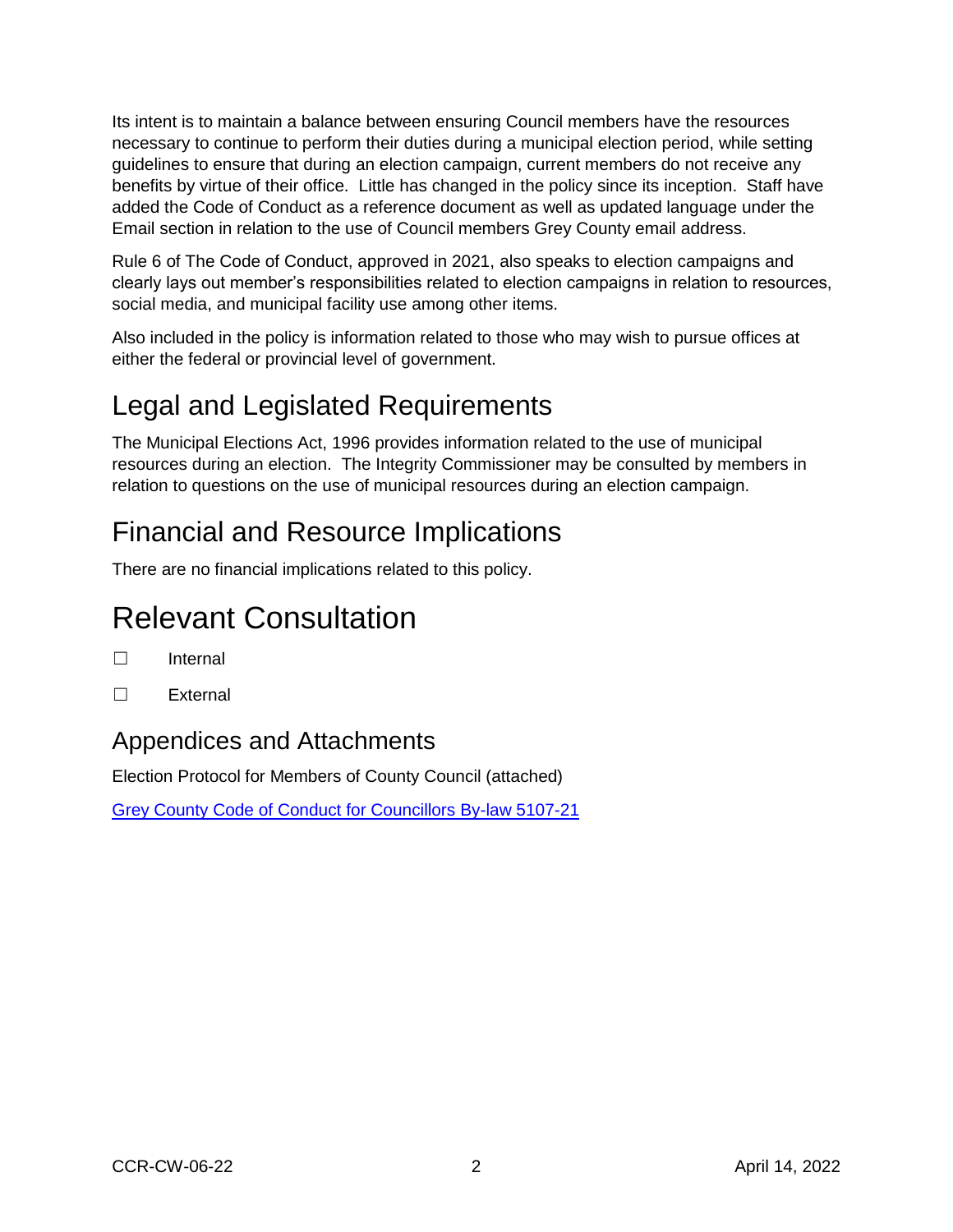

# Corporate Policy

# Election Protocols for Members of County Council Policy

**Approved by**: County Council **Date Approved**: March 8, 2018 **Last Revision Date**: April 2022 **Replaces**: G-GEN-012 **Scheduled for Review by:** 2026

**Policy Number: 3-11 Section: Governance**

#### **References and Related Documents**

Municipal Elections Act, 1996 Canada Elections Act Grey County Code of Conduct for Members of Council

#### Policy Statement

This policy will provide guidelines related to election protocols for Members of County Council.

#### Purpose

The purpose of this guideline is to clarify provisions outlined in the Municipal Elections Act, the Elections Act and the Canada Elections Act pertaining to elected officials running as candidates for other levels of government (Provincial, Federal, or Municipal re-election). This outline provides background on the following topics:

- When an elected official (County Councillor, Warden) will resign from the County of Grey as a result of an election
- Use of Grey County corporate resources during a campaign
- Use of Grey County marketing/promotions and services/channels during a campaign

# Scope

#### Candidates Running for Provincial or Federal Seat

Elected officials are not required to immediately resign from their municipal roles and may continue to represent the public, represent the municipality at official functions, and preside over council meetings while registered and/or actively running as a candidate for another level of government-including Legislative Assembly of Ontario (MPP), House of Commons (MP) or appointment to the Canadian Senate.

However, the Legislative Assembly Act and the Municipal Elections Act deem the individual to have resigned their municipal council seat when his or her election to the Legislature is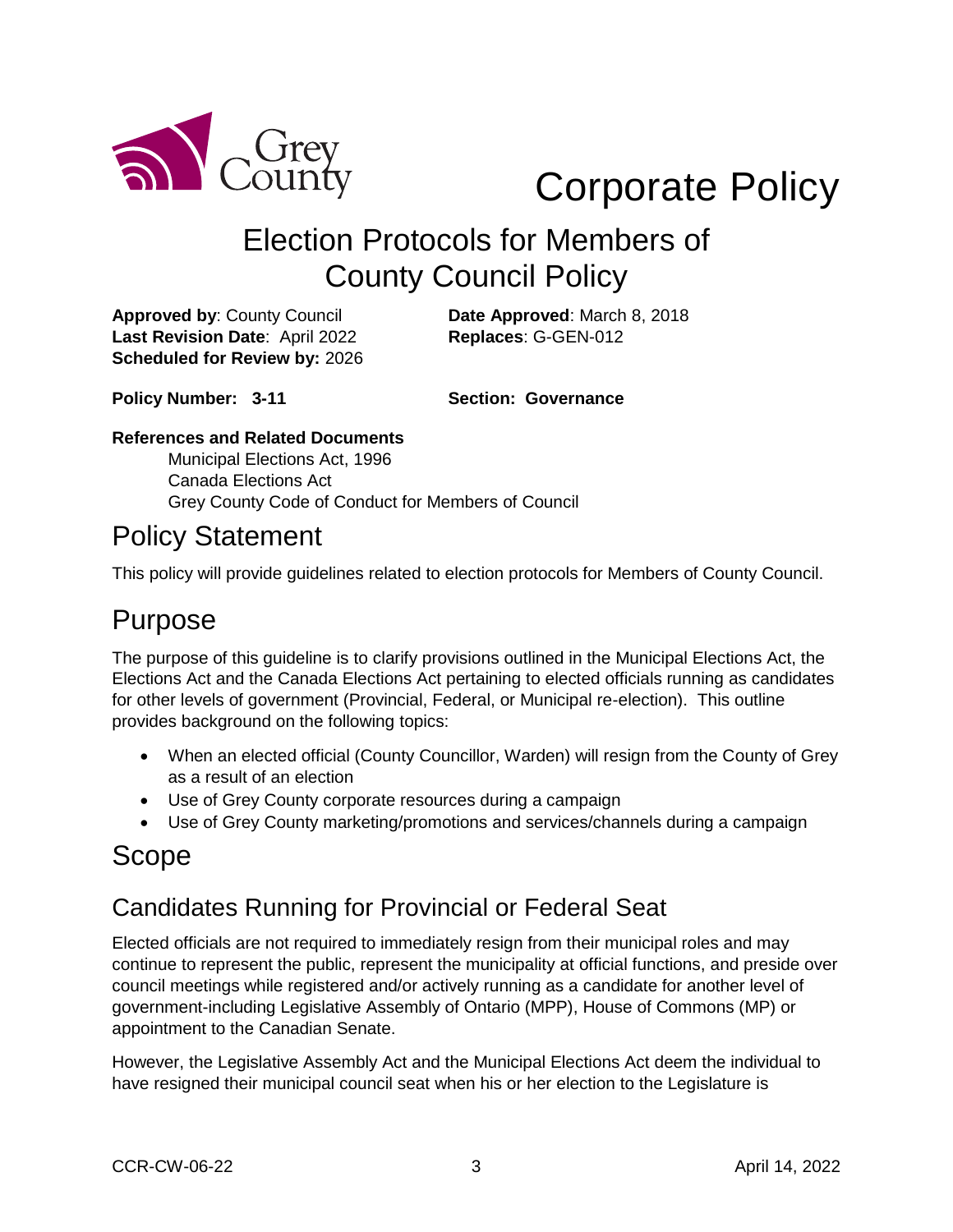published in the Ontario Gazette or the Canada Gazette as official records-not withstanding any swearing in/inaugural election.

Conversely, for information only, a member of the Legislative Assembly of Ontario (MPP), of the House of Commons (MP), must resign their office by nomination day in order to run as a candidate in a municipal election.

### Use of County Resources During a Campaign

During any election process (municipal, provincial, or federal), the appropriate Elections Act specifies that candidates are required to report all contributions, whether financial or in-kind, and that the placement of limitations on contributions is intended to level the playing field to prevent a candidate from outspending his or her opponents. Any use of Grey County resources or services by a candidate for his or her election campaign to any level of government would be viewed as a contribution by the County to the Member.

Therefore, no elected official, candidate or campaign will use municipal cellphones, computers, vehicles, property, facilities, equipment, supplies, services, staff, or other resources of the County for any election campaign or campaign-related activities.

#### Use of County Marketing/Promotions Services During a Campaign

During an election, "third party advertisers", are required to register with the election authority. A "third party" is defined as any person or entity that is not a political party, candidate or constituency association that engages in political advertising. Third parties include corporations, partnerships, unincorporated businesses, and associations. The County, through its role as an upper-tier government in the Province of Ontario, is obligated and mandated not to contribute to a campaign.

This mandate includes the following marketing and promotions services:

#### Email

Elected officials and campaigns will not use the municipal distribution/contact list for election purposes; the elected official may use their own distribution/contact list developed in connecting with their constituents. They may not use their Grey County email address for any matters related to an election campaign.

#### Print and Promotional Material

Materials paid by municipal funds or managed by the municipality may at all times identify and picture duly elected officials in the execution of their official duties. However, all print or promotional material paid by municipal funds or managed by the municipality will not illustrate or communicate that a Member of Council is registered in any election or about their campaign, whether municipal provincial or federal.

#### Social Media